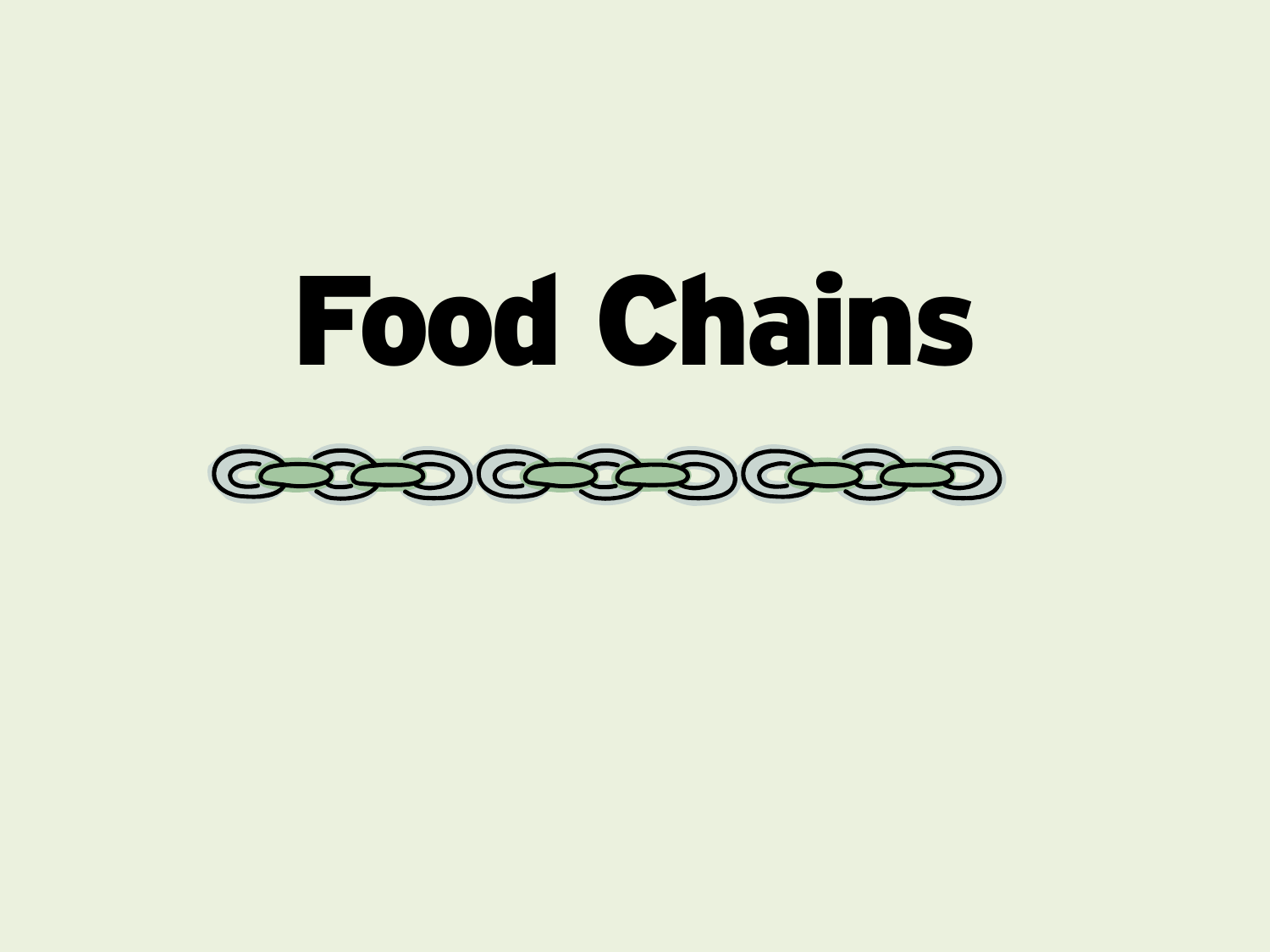# All living things need energy to live.

• Plants get energy from the sun.



• Some animals get energy from eating plants. We call them herbivores.



• Some animals get energy from eating other animals. We call them carnivores.

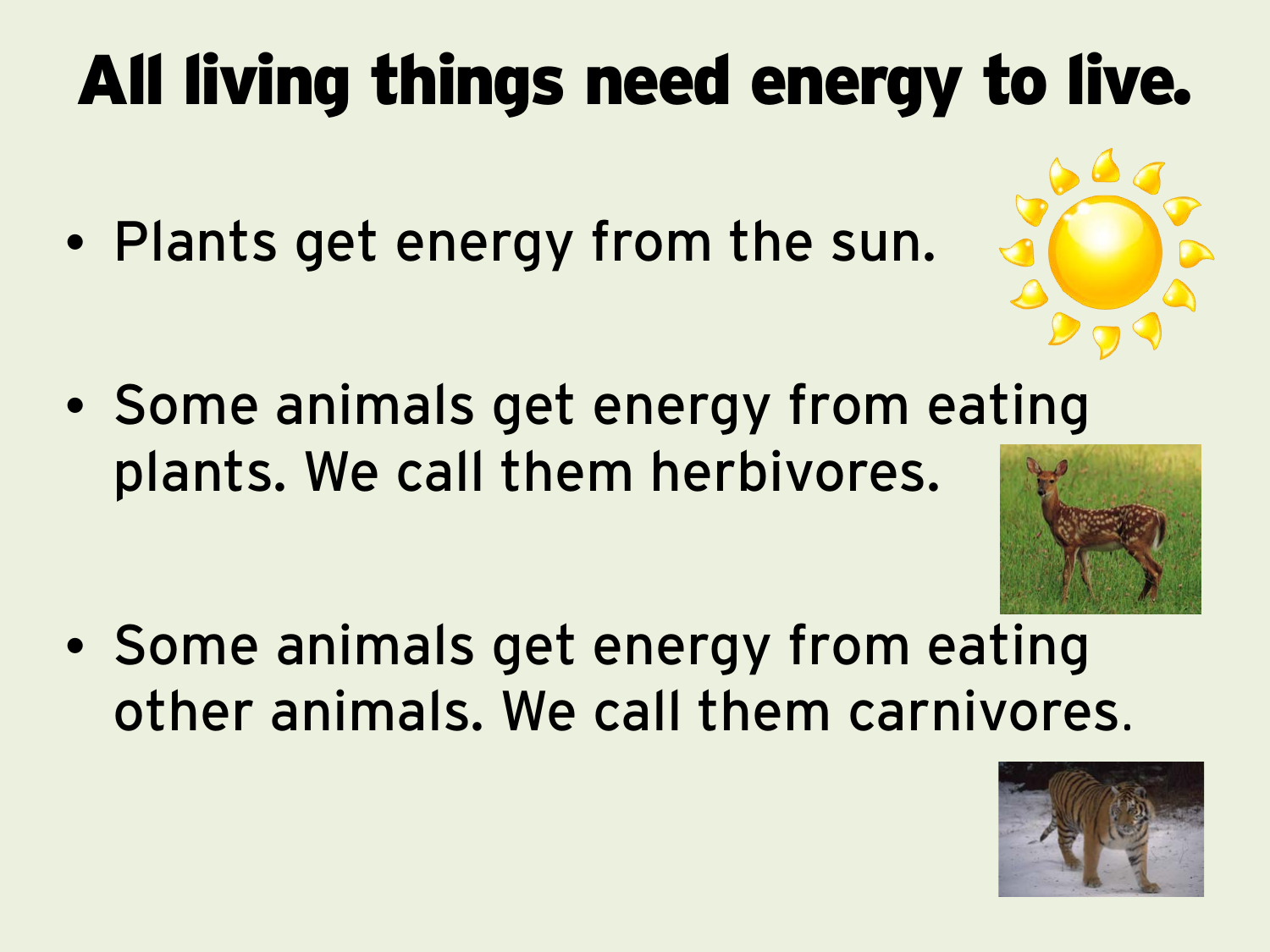- A food chain shows how energy from nutrients are passed from one organism to another.
- 1. Food chains begin with plants, called producers. Plants get energy from the sun.
- 2. Then an animal will eat the plants and get nutrients and energy from the plants.
- 3. Then an animal will eat a plant eating animal to get nutrients and energy from that animal.

#### \*Remember, the SUN provides the energy that starts the food chain.





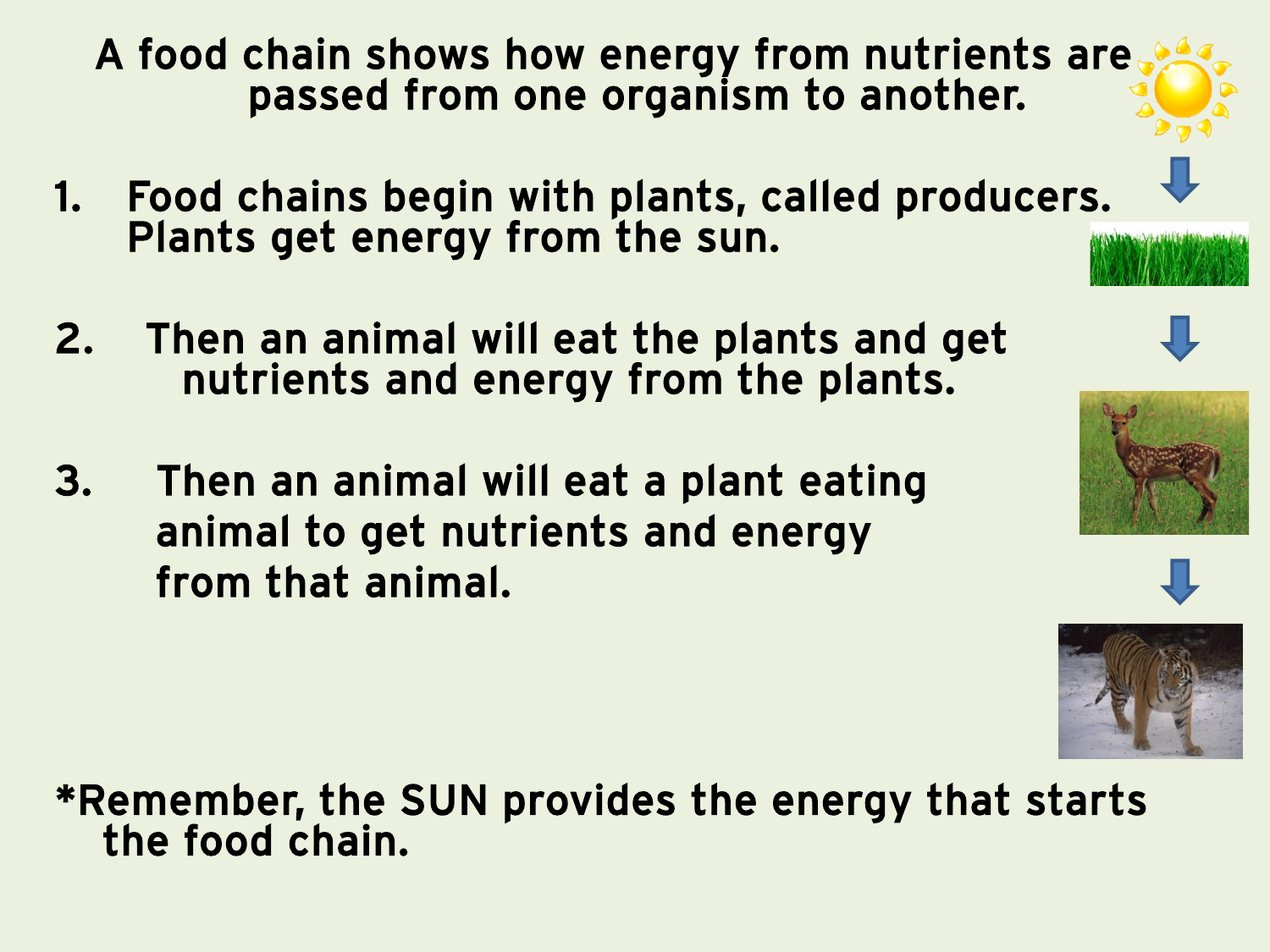# In the Mesozoic Era, some dinosaurs were herbivores.



## Some dinosaurs were carnivores.



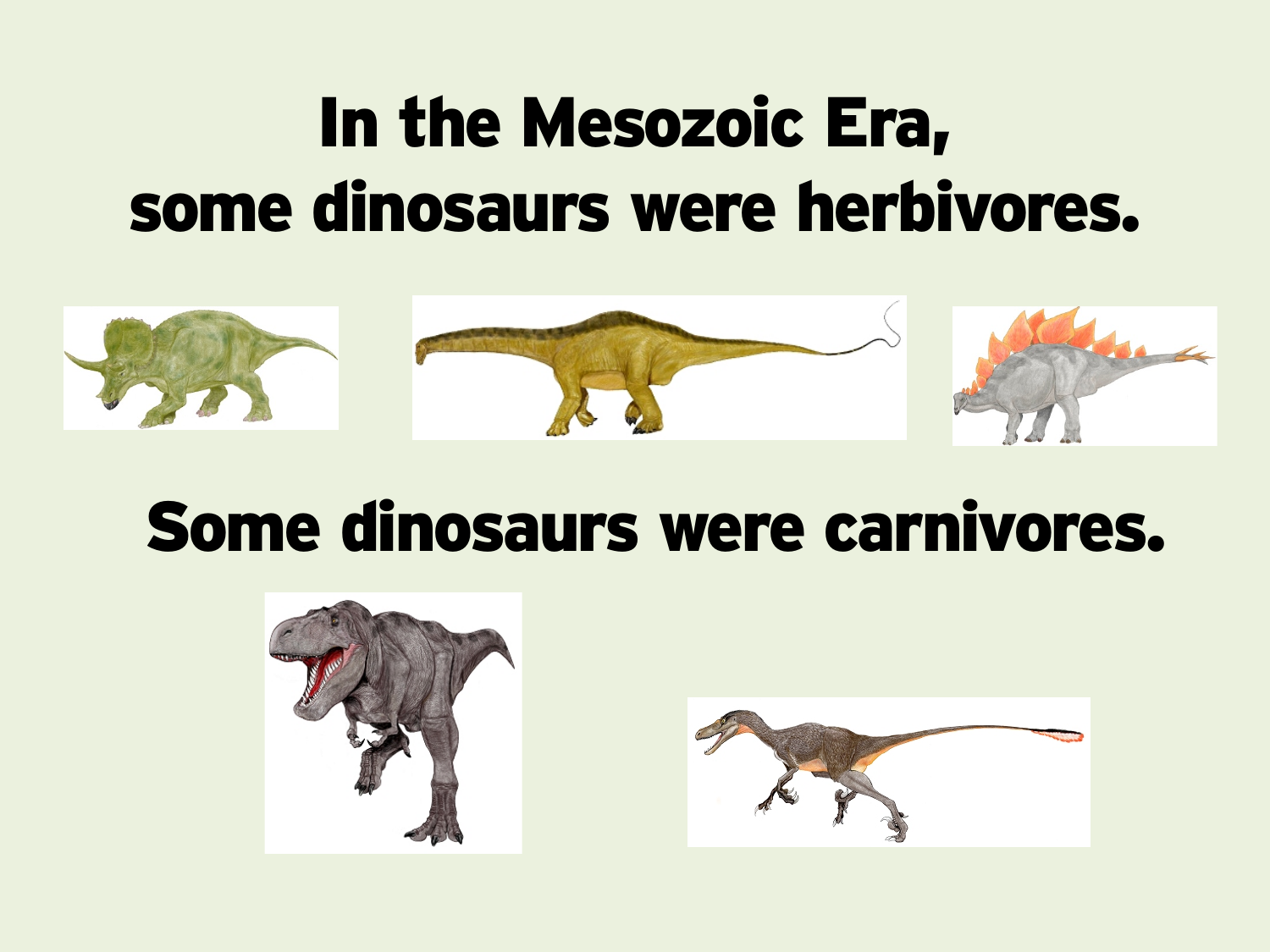

Energy from Cycad is transferred to the Triceratops when it eats it.

Energy from the Triceratops is transferred to the Tyrannosaurus rex when it eats it.

## What do the arrows show? transfer of energy or transfer of heat